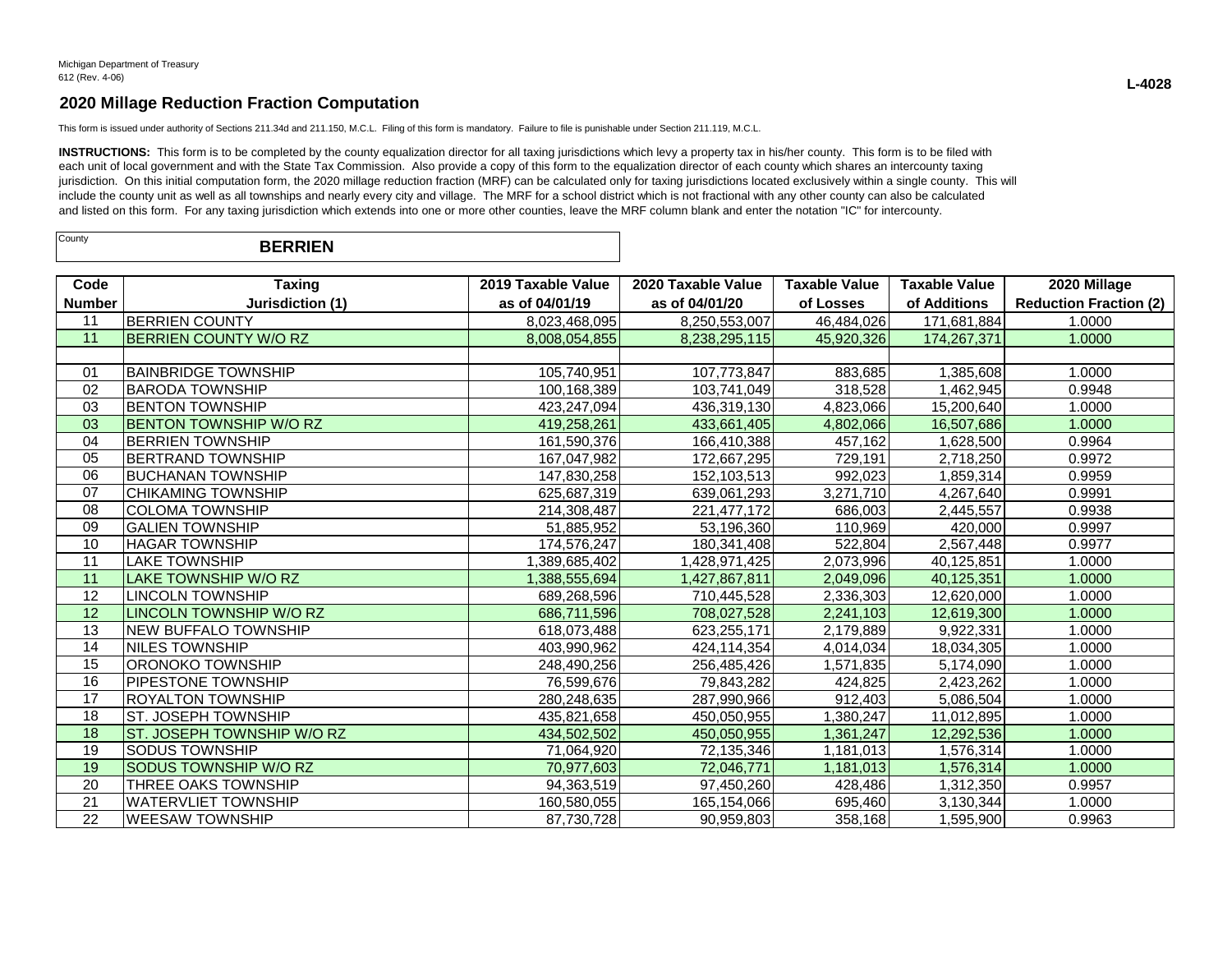This form is issued under authority of Sections 211.34d and 211.150, M.C.L. Filing of this form is mandatory. Failure to file is punishable under Section 211.119, M.C.L.

INSTRUCTIONS: This form is to be completed by the county equalization director for all taxing jurisdictions which levy a property tax in his/her county. This form is to be filed with each unit of local government and with the State Tax Commission. Also provide a copy of this form to the equalization director of each county which shares an intercounty taxing jurisdiction. On this initial computation form, the 2020 millage reduction fraction (MRF) can be calculated only for taxing jurisdictions located exclusively within a single county. This will include the county unit as well as all townships and nearly every city and village. The MRF for a school district which is not fractional with any other county can also be calculated and listed on this form. For any taxing jurisdiction which extends into one or more other counties, leave the MRF column blank and enter the notation "IC" for intercounty.

| County<br><b>BERRIEN</b> |  |  |
|--------------------------|--|--|
|--------------------------|--|--|

| Code   | <b>Taxing</b>                      | 2019 Taxable Value | 2020 Taxable Value | <b>Taxable Value</b> | <b>Taxable Value</b> | 2020 Millage                  |
|--------|------------------------------------|--------------------|--------------------|----------------------|----------------------|-------------------------------|
| Number | Jurisdiction (1)                   | as of 04/01/19     | as of 04/01/20     | of Losses            | of Additions         | <b>Reduction Fraction (2)</b> |
|        |                                    |                    |                    |                      |                      |                               |
| 50     | <b>BENTON HARBOR CITY</b>          | 116,587,950        | 118,061,656        | 6,769,212            | 5,949,068            | 0.9982                        |
| 50     | <b>BENTON HARBOR CITY W/O RZ</b>   | 116,410,253        | 117,883,959        | 6,769,212            | 5,949,068            | 0.9981                        |
| 56     | <b>BRIDGMAN CITY</b>               | 110,412,541        | 113,951,552        | 979,090              | 2,065,100            | 0.9967                        |
| 56     | <b>BRIDGMAN CITY W/O RZ</b>        | 110,047,241        | 113,595,252        | 979,090              | 2,065,100            | 0.9965                        |
| 58     | <b>BUCHANAN CITY</b>               | 90,033,324         | 92,012,015         | 761,565              | 871,617              | 0.9981                        |
| 60     | <b>COLOMA CITY</b>                 | 34,541,170         | 34,931,845         | 363,928              | 390,450              | 1.0000                        |
| 60     | <b>COLOMA CITY W/O RZ</b>          | 34,368,697         | 34,760,763         | 360,028              | 390,450              | 1.0000                        |
| 62     | <b>NEW BUFFALO CITY</b>            | 238,536,824        | 244,645,080        | 821,138              | 3,615,000            | 1.0000                        |
| 70     | NILES CITY                         | 191,452,062        | 201,509,960        | 3,223,802            | 6,783,907            | IC.                           |
| 76     | ST. JOSEPH CITY                    | 486,048,198        | 496,418,591        | 3,018,656            | 5,200,654            | 1.0000                        |
| 76     | ST. JOSEPH CITY W/O RZ             | 480, 432, 442      | 491,133,692        | 2,618,956            | 5,200,654            | 1.0000                        |
| 78     | <b>WATERVLIET CITY</b>             | 27,855,076         | 29,074,271         | 194,835              | 836,040              | 0.9981                        |
|        |                                    |                    |                    |                      |                      |                               |
| 30     | <b>BARODA VILLAGE</b>              | 19,265,422         | 20,215,290         | 52,300               | 497,100              | 0.9929                        |
| 32     | BERRIEN SPRINGS VILLAGE            | 46,661,019         | 49,703,010         | 398,479              | 2,649,400            | 1.0000                        |
| 34     | <b>EAU CLAIRE VILLAGE</b>          | 10,865,360         | 11,341,401         | 24,800               | 548,200              | 1.0000                        |
| 37     | <b>GALIEN VILLAGE</b>              | 9,139,232          | 9,451,719          | 37,900               | 63,100               | 0.9878                        |
| 39     | <b>GRAND BEACH VILLAGE</b>         | 135,221,991        | 135,432,622        | 42,232               | 3,298,700            | 1.0000                        |
| 41     | <b>MICHIANA VILLAGE</b>            | 75,981,570         | 75,410,392         | 117,402              | 1,053,700            | 1.0000                        |
| 43     | SHOREHAM VILLAGE                   | 64,769,743         | 63,993,532         | 96,576               | 334,800              | 1.0000                        |
| 45     | STEVENSVILLE VILLAGE               | 39,821,383         | 40,413,806         | 339,750              | 181,600              | 1.0000                        |
| 45     | <b>STEVENSVILLE VILLAGE W/O RZ</b> | 39,234,183         | 39,878,006         | 311,850              | 181,600              | 0.9991                        |
| 47     | THREE OAKS VILLAGE                 | 39,111,502         | 39,966,252         | 208,343              | 486,600              | 1.0000                        |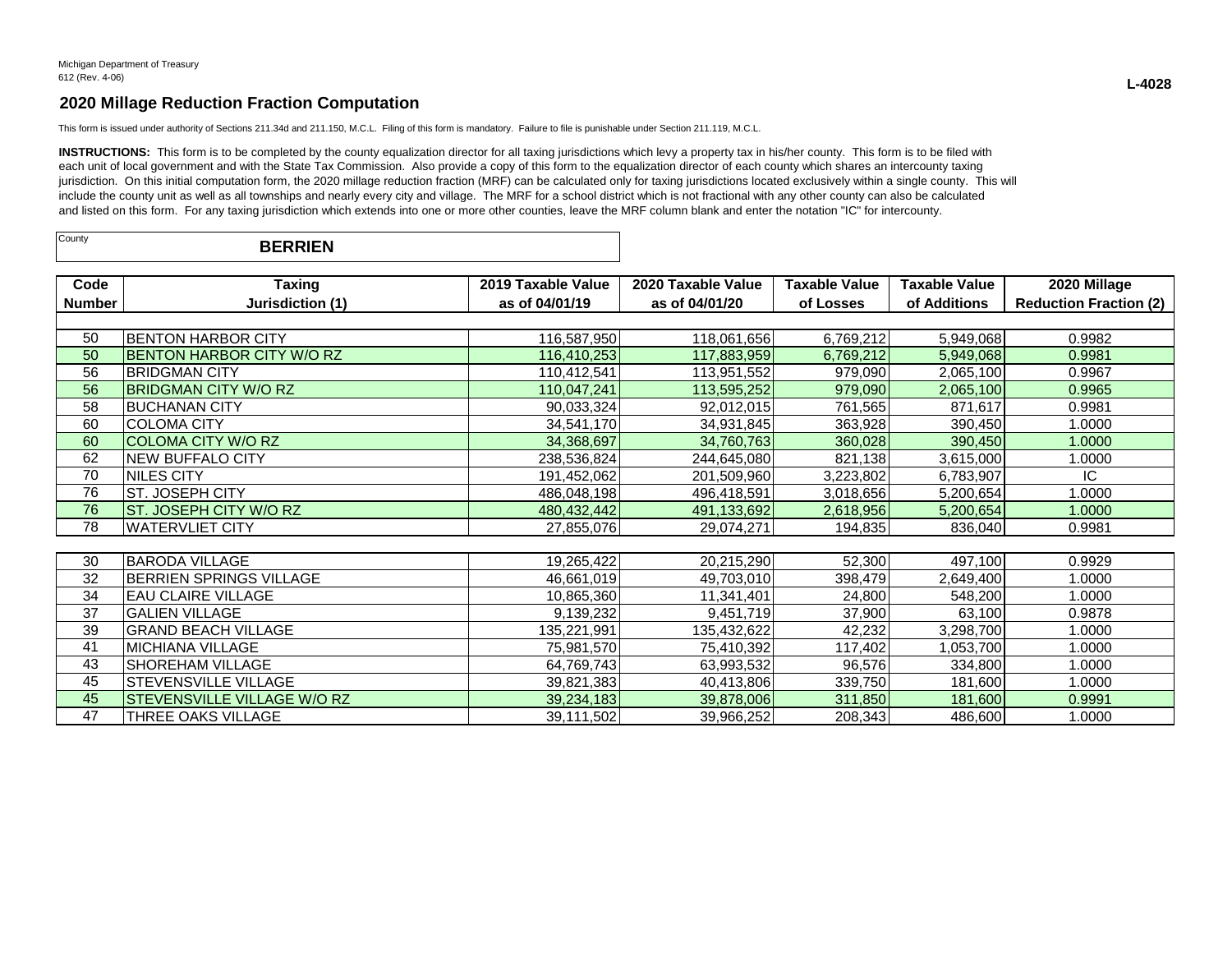This form is issued under authority of Sections 211.34d and 211.150, M.C.L. Filing of this form is mandatory. Failure to file is punishable under Section 211.119, M.C.L.

INSTRUCTIONS: This form is to be completed by the county equalization director for all taxing jurisdictions which levy a property tax in his/her county. This form is to be filed with each unit of local government and with the State Tax Commission. Also provide a copy of this form to the equalization director of each county which shares an intercounty taxing jurisdiction. On this initial computation form, the 2020 millage reduction fraction (MRF) can be calculated only for taxing jurisdictions located exclusively within a single county. This will include the county unit as well as all townships and nearly every city and village. The MRF for a school district which is not fractional with any other county can also be calculated and listed on this form. For any taxing jurisdiction which extends into one or more other counties, leave the MRF column blank and enter the notation "IC" for intercounty.

| County | <b>BERRIEN</b> |
|--------|----------------|
|--------|----------------|

| Code   | raxinc       | 2019<br><b>Value</b><br>i axable | 2020<br>. Taxabl⁄<br>Value | Value<br>Taxable | Value<br><b>Taxable</b>                   | 2020 Millage                                |
|--------|--------------|----------------------------------|----------------------------|------------------|-------------------------------------------|---------------------------------------------|
| Number | Jurisdiction | AINA IA                          | 04/01/20<br>               | _osses           | $\mathbf{r}$ . The set<br>Additions<br>О1 | $\sim$<br>Ernetier<br>duction<br>Rec<br>auu |

(1) See "New Instructions for Local School Districts" contained in the instructions for L-4025.

(2) If this calculation results in a number greater than 1.0000, enter 1.0000.

| 111010 BENTON HARBOR SCHOOLS--ALL               | 731,280,894   | 748,338,595   | 13,391,002 | 22,841,800 | 1.0000                |
|-------------------------------------------------|---------------|---------------|------------|------------|-----------------------|
| 11010 BENTON HARBOR SCHOOLS--ALL W/O RZ         | 727,027,047   | 745,414,598   | 13,370,002 | 24,148,846 | 1.0000                |
| 11240 BERRIEN SPRINGS SCHOOLS--ALL              | 378,517,896   | 391,008,206   | 1,903,897  | 6,892,290  | 0.9991                |
| 11210 BRANDYWINE SCHOOLS--ALL                   | 211,310,042   | 224,154,230   | 2,827,529  | 13,436,852 | IC                    |
| 11340 BRIDGMAN SCHOOLS--ALL                     | ,479,874,628  | 1,521,805,621 | 3,110,649  | 41,861,851 | 1.0000                |
| 11340 BRIDGMAN SCHOOLS--ALL W/O RZ              | 1,478,379,620 | 1,520,345,707 | 3,085,749  | 41,861,351 | 1.0000                |
| 11310 BUCHANAN SCHOOLS--ALL                     | 388,008,257   | 400,323,461   | 2,379,900  | 5,852,205  | 0.9962                |
| l11330 COLOMA SCHOOLS--ALL                      | 397,193,982   | 409,830,836   | 1,617,752  | 5,094,961  | IC                    |
| 11330 COLOMA SCHOOLS--ALL W/O RZ                | 397,021,509   | 409,659,754   | 1,613,852  | 5,094,961  | IC                    |
| 111250 EAU CLAIRE SCHOOLS--ALL                  | 116,451,484   | 120,446,483   | 644,438    | 2,689,259  | IC                    |
| 11034 & 11311 GALIEN SCHOOLS -- ALL (DEBT ONLY) | 112,884,032   | 116,623,231   | 295,078    | 1,296,500  | for debt purpose only |
| 11030 LAKESHORE SCHOOLS--ALL                    | 814,704,500   | 837, 357, 882 | 2,586,250  | 12,470,845 | 1.0000                |
| 11030 LAKESHORE SCHOOLS--ALL W/O RZ             | 812,147,500   | 834,939,882   | 2,491,050  | 12,470,145 | 1.0000                |
| 11200 NEW BUFFALO SCHOOLS--ALL                  | 956,877,149   | 971,592,894   | 3,182,823  | 14,800,884 | 1.0000                |
| 11300 NILES SCHOOLS--ALL                        | 427,018,747   | 444,867,259   | 4,571,888  | 11,194,610 | IC.                   |
| 11830 RIVER SCHOOLS--ALL                        | 7,172,507     | 6,791,095     | 425,662    | 55,552     | 1.0000                |
| 111033 RIVER VALLEY SCHOOLS--ALL                | 782,128,648   | 800,181,405   | 4,183,179  | 6,868,790  | 0.9993                |
| 11670 RIVERSIDE SCHOOLS--ALL                    | 15,870,918    | 16,272,083    | 131,730    | 283,100    | 1.0000                |
| 11020 ST. JOSEPH SCHOOLS--ALL                   | 1,069,406,331 | 1,102,967,664 | 4,623,622  | 23,023,350 | 1.0000                |
| 11020 ST. JOSEPH SCHOOLS--ALL W/O RZ            | 1,062,471,419 | 1,097,682,765 | 4,204,922  | 24,302,991 | 1.0000                |
| 11320 WATERVLIET SCHOOLS--ALL                   | 242,886,331   | 249,521,285   | 1,297,938  | 4,531,428  | IC                    |
|                                                 |               |               |            |            |                       |
| 14020 DOWAGIAC SCHOOLS--ALL                     | 3,722,804     | 3,921,488     | 200        | 90,300     | IC.                   |
| 80040 COVERT SCHOOLS--ALL                       | 1,042,977     | 1,172,520     |            | 81,500     | IC                    |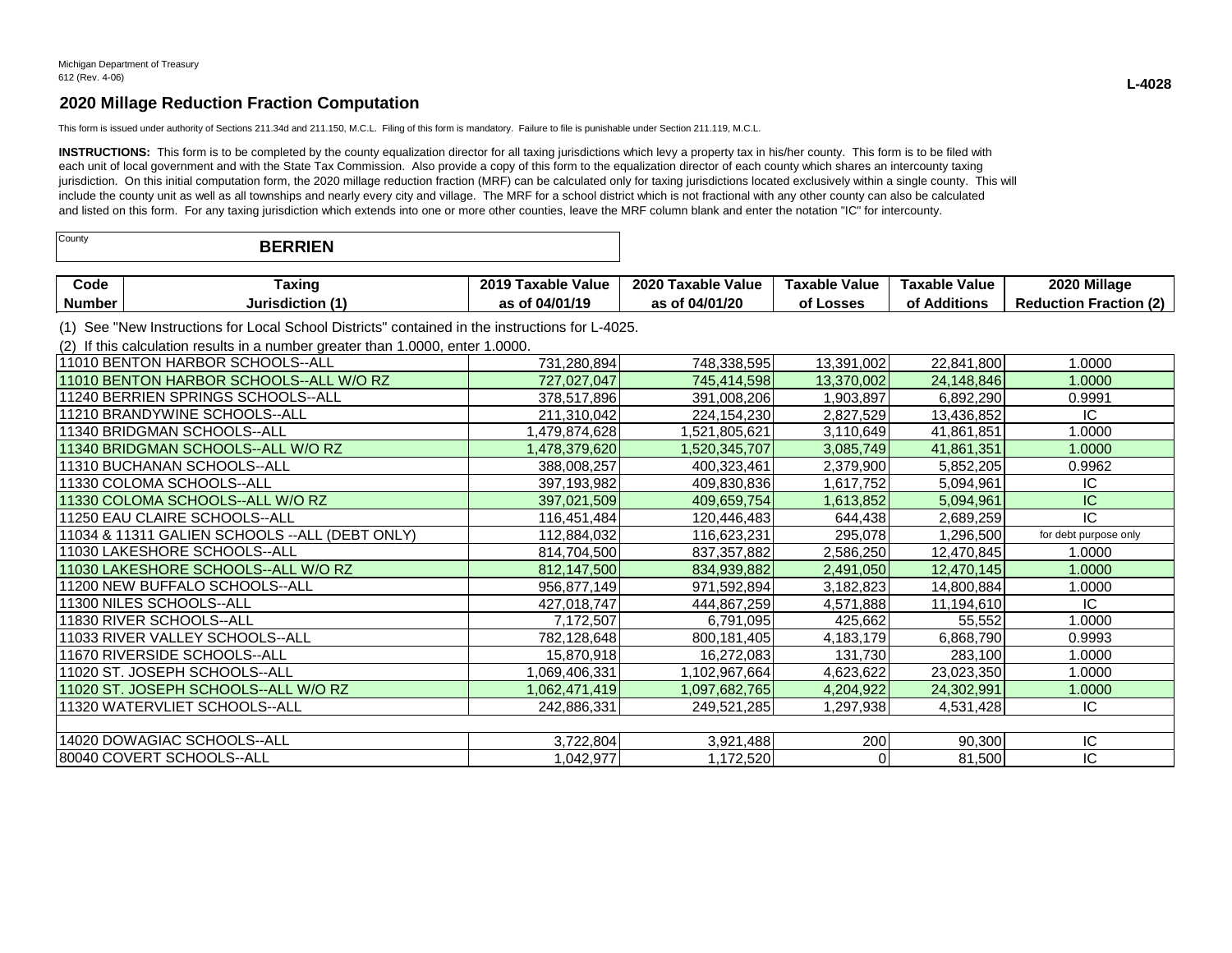This form is issued under authority of Sections 211.34d and 211.150, M.C.L. Filing of this form is mandatory. Failure to file is punishable under Section 211.119, M.C.L.

INSTRUCTIONS: This form is to be completed by the county equalization director for all taxing jurisdictions which levy a property tax in his/her county. This form is to be filed with each unit of local government and with the State Tax Commission. Also provide a copy of this form to the equalization director of each county which shares an intercounty taxing jurisdiction. On this initial computation form, the 2020 millage reduction fraction (MRF) can be calculated only for taxing jurisdictions located exclusively within a single county. This will include the county unit as well as all townships and nearly every city and village. The MRF for a school district which is not fractional with any other county can also be calculated and listed on this form. For any taxing jurisdiction which extends into one or more other counties, leave the MRF column blank and enter the notation "IC" for intercounty.

| County | <b>BERRIEN</b> |  |
|--------|----------------|--|
|--------|----------------|--|

| Code                     | Taxing                         | 2019 Taxable Value | 2020 Taxable Value | Taxable Value | Taxable Value | 2020 Millage                  |
|--------------------------|--------------------------------|--------------------|--------------------|---------------|---------------|-------------------------------|
| <b>Number</b>            | Jurisdiction (1)               | as of 04/01/19     | as of 04/01/20     | of Losses     | of Additions  | <b>Reduction Fraction (2)</b> |
|                          |                                |                    |                    |               |               |                               |
| $- -$                    | <b>BRESA</b>                   | 8,018,702,314      | 8,245,458,999      | 46,483,826    | 171,510,084   | IC                            |
| $--$                     | <b>BRESA W/O RZ</b>            | 8,003,289,074      | 8,233,201,107      | 45,920,126    | 174,095,571   | IC.                           |
| --                       | EWIS CASS ISDL                 | 3,722,804          | 3,921,488          | 200           | 90,300        | IC                            |
| $- -$                    | VAN BUREN ISD                  | 1,042,977          | 1,172,520          |               | 81,500        | IC                            |
| $- -$                    | LAKE MICHIGAN COLLEGE          | 8,023,468,095      | 8,250,553,007      | 46,484,026    | 171,681,884   | IC                            |
| $- -$                    | LAKE MICHIGAN COLLEGE W/O RZ   | 8,008,054,855      | 8,238,295,115      | 45,920,326    | 174,267,371   | IC.                           |
|                          |                                |                    |                    |               |               |                               |
| $- -$                    | <b>BERRIEN SPRINGS LIBRARY</b> | 248,490,256        | 256,485,426        | 1,571,835     | 5,174,090     | 1.0000                        |
| $\overline{\phantom{a}}$ | <b>BUCHANAN LIBRARY</b>        | 328,295,285        | 338,401,615        | 2,158,929     | 5,120,405     | 0.9972                        |
| $\overline{\phantom{a}}$ | <b>COLOMA LIBRARY</b>          | 248,849,657        | 256,409,017        | 1,049,931     | 2,836,007     | 0.9958                        |
| $--$                     | COLOMA LIBRARY W/O RZ          | 248,677,184        | 256,237,935        | 1,046,031     | 2,836,007     | 0.9958                        |
| --                       | <b>DOWAGIAC LIBRARY</b>        | 2,719,909          | 2,899,221          | 100           | 89,700        | IC                            |
| --                       | <b>EAU CLAIRE LIBRARY</b>      | 238,190,052        | 246,253,670        | 881,987       | 4,051,762     | 0.9984                        |
| --                       | <b>NEW BUFFALO LIBRARY</b>     | 856,610,312        | 867,900,251        | 3,001,027     | 13,537,331    | 1.0000                        |
| $- -$                    | NILES LIBRARY                  | 550,242,341        | 578,209,716        | 7,221,329     | 23,452,112    | IC                            |
| $\overline{\phantom{a}}$ | ST. JOSEPH CITY DDA            | 27,060,499         | 27,688,733         | 155,134       | 313,800       | 1.0000                        |
| $\overline{\phantom{a}}$ | <b>ST JOSEPH RUBBISH</b>       | 435,821,658        | 450,050,955        | 1,380,247     | 11,012,895    | 1.0000                        |
| $- -$                    | ST JOSEPH RUBBISH W/O RZ       | 434,502,502        | 450,050,955        | 1,361,247     | 12,292,536    | 1.0000                        |